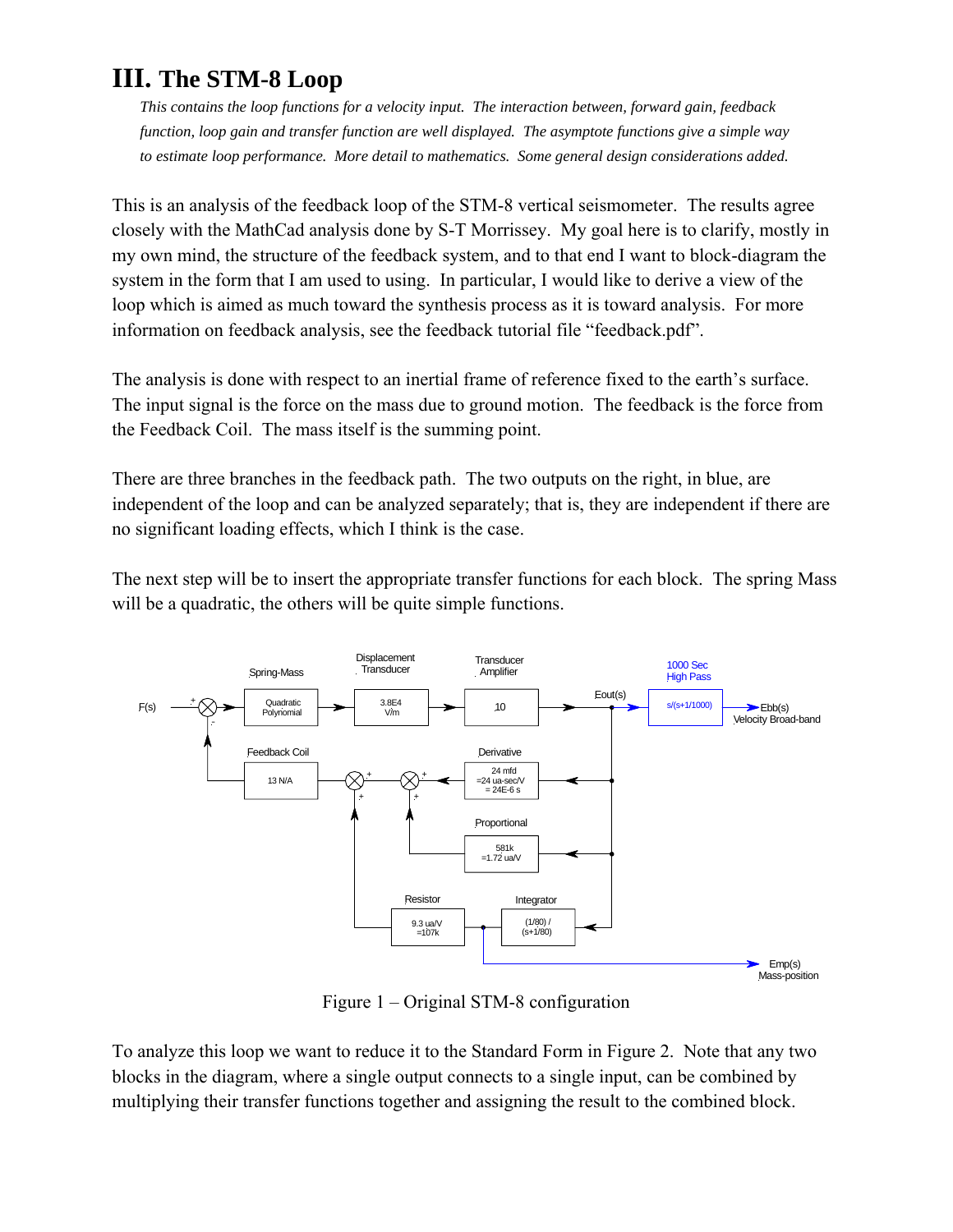

Figure 2 – Standard form of feedback loop

First we need to deal with the Mass Position output. For analysis purposes we want to move it outside the feedback loop. To do that we just have to make a copy of the integrator block.



Figure 3 – Integrator duplicated

Finally because the coil resistance is low compared with the three feedback branches, they can easily be combined into a single block with its transfer function being approximately the sum of the transfer functions of the three branches.



Figure 4 – Feedback branches combined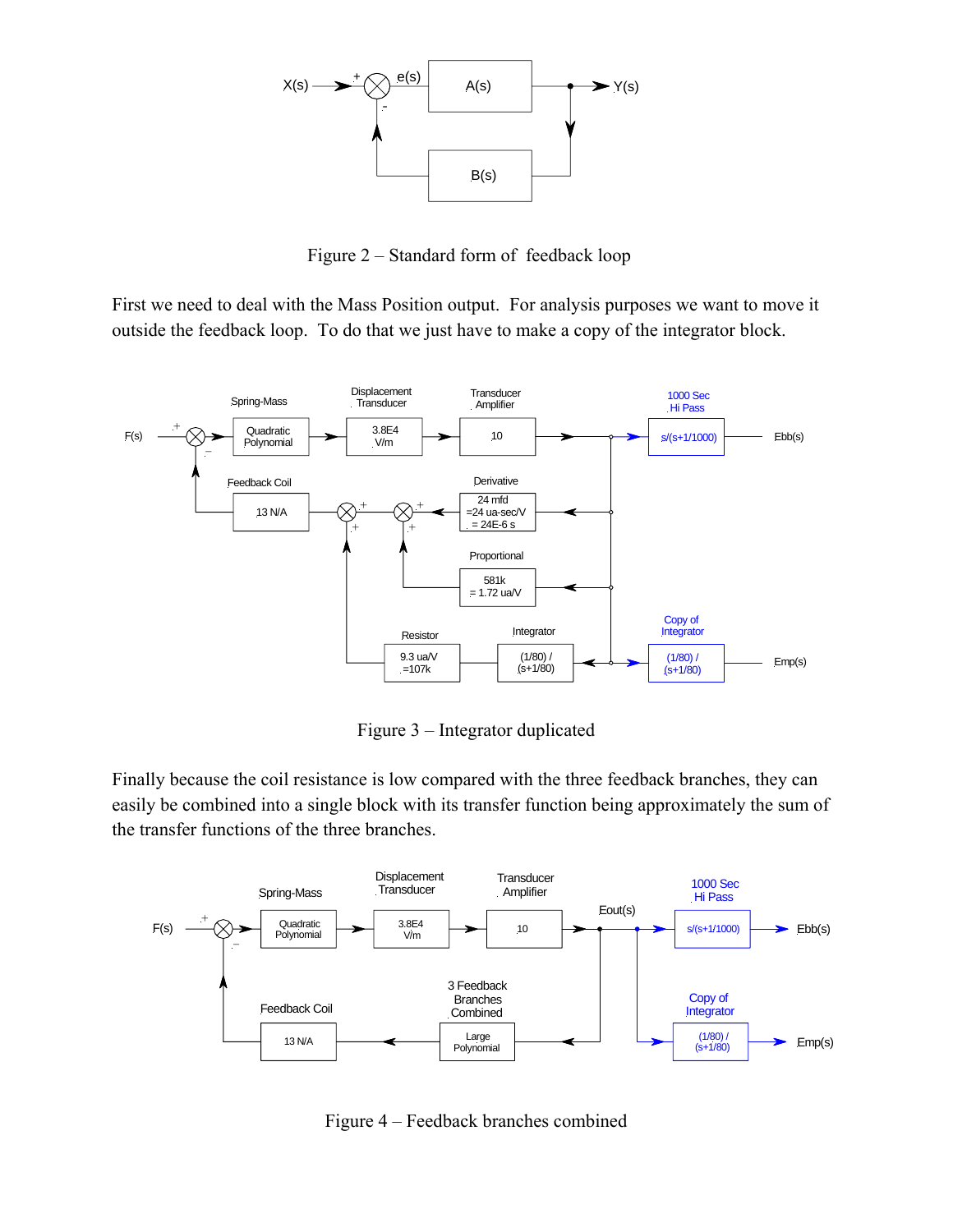Now we have a standard form feedback loop with the Spring-mass, the position transducer and its amplifier making up the forward path, and the feedback branches and force-feedback coil in the feedback path. Eout/F(s) is the Closed Loop Transfer Function (*CLTF*), with Eout then being applied to the 80-second high pass filter to obtain the broadband output or to the hypothetical copy of the integrator to obtain the mass position output signal.

One particularly important result of this analysis is: *At all frequencies where the feedback loopgain is high, the characteristics of the spring-mass, the displacement transducer and its amplifier have minimal effect on the transfer function Eout/F(s).* That transfer function will be determined almost totally by the characteristics of the feedback branches and the force-feedback coil. One important implication of this is that the amplitude response of the overall instrument does not depend on the free period or Q of the spring-mass. In fairness, it should be noted that there are some other advantages to designing a long free period and high Q, but those do not directly affect the closed loop frequency response.

# **Transfer functions**

There are four ways in which a frequency may be expressed. The notation used in the following discussion will be:

- 1. f frequency  $cycles/sec \equiv Hz$
- 2. T period  $\equiv 1/f$  sec/*cycle*
- 3. ω angular frequency =  $2\pi f$  *radians*/sec
- **4.**  $\tau$  time constant =  $1/\omega = T/2\pi$  sec/*radian*

ω and  $τ$  are the "natural" units for these calculations. For plotting and other descriptive purposes, ω and τ may be converted to f and T. Note also that since *radians* and *cycles* are dimensionless quantities, both  $\omega$  and f are properly expressed in units of sec<sup>-1</sup>, and both  $\tau$  and T in units of seconds, so we have to be careful to observe which form of frequency is being used in order to get the  $2\pi$  factor correct.

The symbol s is the complex variable, which gets related to frequency by  $s = j\omega$ , where  $j^2 = -1$ 

# **Forward-path functions:**

# **Spring-mass**

 $\frac{x(s)}{s} = \frac{1}{(s-1)^2}$  meters / Newton Force(s)  $\overline{M (s^2 + s R_0/M + K/M)}$ where  $x(s)$  = mass position - meters Force(s) = external force applied to the mass - Newtons  $R_0$  is the velocity damping term - Newtons / meter/sec  $M =$  effective seismic mass -  $Kg$  $K =$  effective spring constant measured at mass M location = dForce/dx - Newtons/meter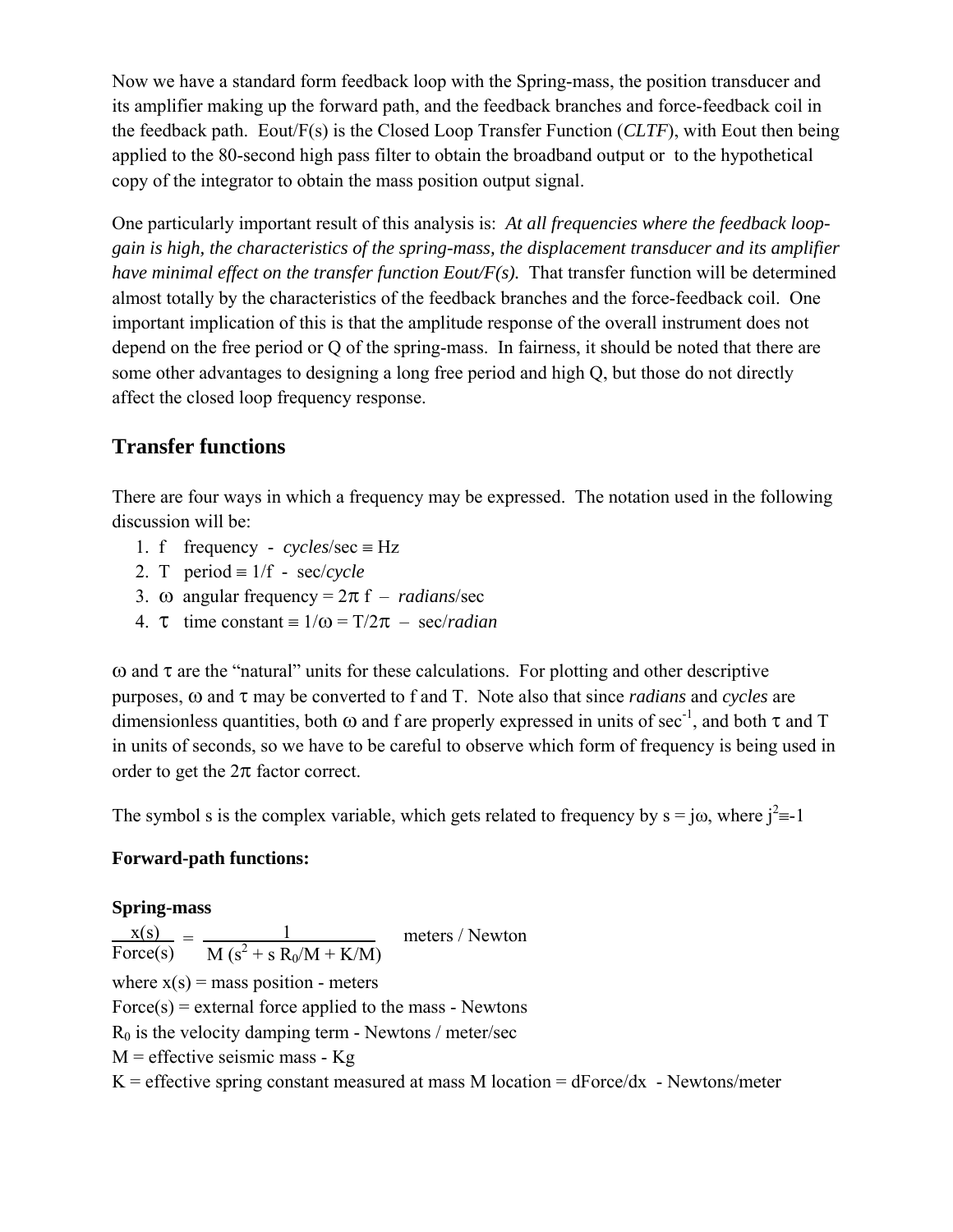Using other variables:

 \_\_\_\_\_ Substituting the natural frequency,  $\omega_0$ , where  $\omega_0 = \sqrt{M/K}$  - *rad/sec This relationship may also be used to compute* K *from measurements of*  $T_0$ , where  $T_0$  is the undamped natural period in seconds, noting that  $\omega_0 = 2\pi/T_0$ .

Substitute the damping factor  $\zeta_0$ , where  $\zeta_0 = \underline{R_0}$  *This may also be used to compute the value of*  $\rm\,R}_0$  *from measurements of*  $\zeta_0$  . 2  $\sqrt{\rm MK}$ 

so, for the spring-mass we have:

 $\frac{x(s)}{s} = \frac{1}{1 - \frac{1}{s}}$  m/N Force(s)  $\overline{M (s^2 + s 2\zeta_0 \omega_0 + \omega_0^2)}$ 

### **Displacement Transducer**

3.7648E+4 Volts/meter *DC to several hundred hz. Look for phase shifts at high frequencies.* 

## **Transducer Amplifier**

x 10 + input filter terms *Filters not included. Their effect mostly at f > 100 Hz* r = Total displacement transducer constant =  $10 \times 3.7648E4 \approx 3.7E5$  Volts/Meter

**Total Forward-Path expression** - *Spring-Mass and displacement transducer*   $A_F(s) = \frac{r}{\sqrt{1 - \left(\frac{s}{c}\right)^2 + \left(\frac{s}{c}\right)^2}}$  Volts / N  $M (s^2 + s 2\zeta_0 \omega_0 + \omega_0^2)$ 

where  $\omega_0$  is the undamped natural frequency.  $\omega_0 = \sqrt{K/M}$  - *rad/sec*  $\omega_0 = 2\pi / T_0$ , where  $T_0$  is the undamped natural period in seconds and  $\zeta_0$  is the damping factor.  $\zeta_0 = \underline{R_0}$ .  $2 \sqrt{\text{MK}}$ 

## **Auxiliary functions:**

### **VBB output filter – 1000 sec hi-pass**

s R<sub>m</sub> = 1E6, C<sub>m</sub> = 1000E-6  $(s + \omega_m)$ where  $\omega_m = 1/R_mC_m = 0.001$  *rad/sec.* 

## **VBB output amplifier.**

 $(s + \omega_1 + \omega_2)$  $(s + \omega_2)$ 

where  $\omega_1 = 1/R_1C_1$ ,  $\omega_2 = 1/R_2C_1$ ,  $R_1 = 4.7E5$ ,  $R_2 = 2E6$ ,  $C_1 = 1E-7$ so  $\omega_1$  = 21.28 *rad*/sec. (= 3.39 Hz);  $\omega_2$  = 5 *rad*/sec. (= 0.80 Hz)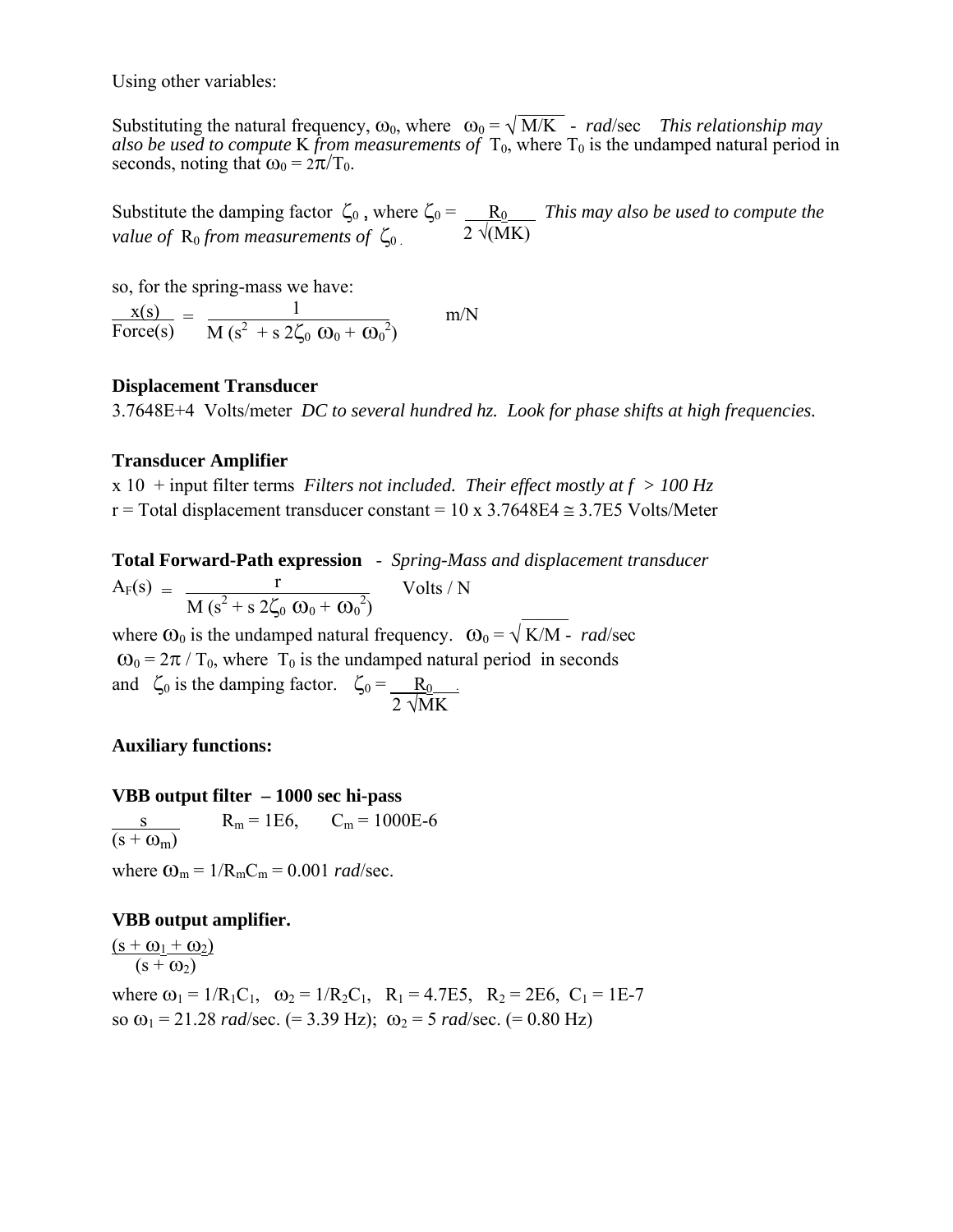# **Feedback Path:**

**Integral Feedback Branch –** *Assumes feedback coil resistance is low vs. 107k* Ω  $\frac{I_{\text{out}}(s)}{I_{\text{out}}(s)} \approx \frac{Q_1}{I_{\text{out}}}$  Amperes / Volt sec R<sub>I</sub> = 1.07E5, Ra = 2E6, Ca = 40.2E-6  $\overline{V_{in}(s)}$  –  $\overline{R_{I}(s+\omega_{I})}$ where  $\omega_I = 1/\tau_I = 1/RaCa = 1/80.4$  *rad*/sec

**Proportional Feedback Branch -** *Assumes feedback coil resistance is low vs. 581k* Ω  $I_{out}(s) \approx 1/R_p = 1.72E-6$  Amperes / Volt  $V_{in}(s)$ where  $R_p = 5.81E5$  ohms

# **Derivative Feedback Branch**

 $\underline{\underline{I}_{out}(s)} = \frac{sC_d}{(R - S)^{-1}}$  $\overline{V_{in}(s)}$  (sR<sub>f</sub>C<sub>d</sub>+1)

where  $C_d = 24.1 \mu f$  and  $R_f$  = Feedback coil resistance = 8 Ohms

At frequencies much below 825 Hz,  $I_{\text{out}}(s) \cong sC_d$  Amperes/ Volt/sec  $V_{in}(s)$ 

For this analysis, we will ignore  $R_f$  and use the simpler expression, sC<sub>d</sub>.

# **Feedback coil**

 $G_n \equiv \text{Force}(s) = 12.98$  Newtons /Ampere *Assumed wide-band.*  $I_{in}(s)$ 

**Total Feedback path -** *Assuming feedback coil resistance is low.* 

 $B_F(s) = \frac{\text{Force}(s)}{\text{face}(s)} \approx \text{Gn}(sC_d + \underline{1} + \underline{1} - \underline{\omega_I})$  Newtons / Volt  $V_{\text{in}}(s)$   $\overline{R_p}$   $\overline{R_I (s + \omega_I)}$ 

Expressed in terms of frequency  $\omega_B$  and damping factor  $\zeta_B$ 

 $B_F(s) \cong \frac{(R_I + R_p)}{R_I R_p} \frac{\omega_I}{(s + \omega_I)} \frac{(s^2 + s \, 2\zeta_B \omega_B + \omega_B^2)}{\omega_B^2}$  Newtons / Volt

where  $\omega_B^2 = \frac{\omega_I}{C_d R_I} \left( \frac{1}{R_p} + \frac{1}{R_I} \right)$  and  $\zeta_B = \frac{1}{2} \tau_B (\omega_I + \frac{1}{R_p C_d})$ 

Note that with the proportional feedback removed  $(Rp \rightarrow \infty)$  these reduce to  $\tau_B^2 = \underline{C_d R_I}$  and  $\zeta_B = \frac{1}{2} \tau_B \omega_I$  $\frac{d}{d\omega} = \frac{d}{d\omega}$ 

## **Total loop force-response:**

The closed-loop system response to a force is given by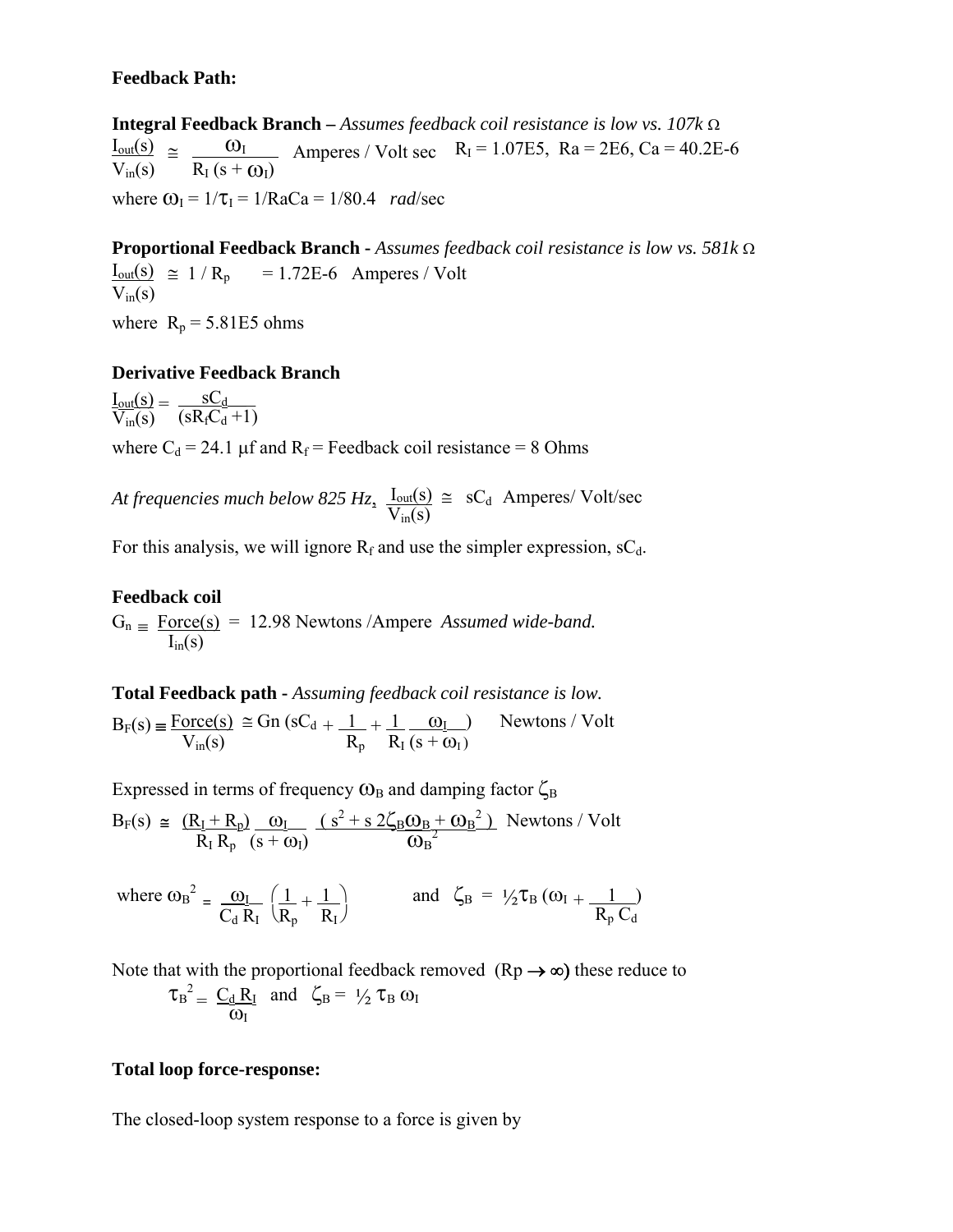$E_{out}(s) = A_F(s) = 1$ Force<sub>in</sub>(s)  $1 + A_F(s)B_F(s)$   $1/A_F(s) + B_F(s)$ 

where  $E_{out}$  is the output signal voltage, at the intput to the VBB filter.

The second expression may be slightly easier to manipulate.

### **Plotting the system characteristics:**

For the general closed-loop transfer function given by

 $F(s) =$   $A(s)$  $1 + A(s)B(s)$ 

Wherever the loop gain, A(s)B(s) >> 1 this reduces to  $F(s) \approx 1$  $B(s)$ 

Wherever the loop gain  $<< 1$  it reduces to  $F(s) \approx A(s)$ 

This suggests that when graphing  $A(s)$  and  $B(s)$ , if we want their graphs to plot compatibly with  $F(s)$ , the feedback path should be graphed as its inverse,  $1/B(s)$ .

### **Deriving acceleration and velocity responses from the force response**.

We first derived the forward path  $A_F(s)$  and feedback path  $B_F(s)$  transfer functions with respect to an input force. So the entire transfer function with respect to a force input will be

 $E_{\text{out}}(s) = A_F(s) = 1$ Force<sub>in</sub>(s)  $1 + A_F(s)B_F(s)$   $1/A_F(s)+B_F(s)$ 

where  $E_{out}$  is the output signal voltage, at the intput to the VBB filter.

The second form of the equation may be slightly easier to manipulate.

To obtain the Acceleration response we use the relationship Force  $= M x$  Accel to get

 $E_{\text{out}}(s)$  =  $A_F(s)$ M Accel<sub>in</sub>(s)  $1 + A_F(s)B_F(s)$ 

Which makes the Acceleration response,

 $E_{out}(s)$  =  $M A_F(s)$  =  $M$  =  $1$ Accel<sub>in</sub>(s)  $1+ A_F(s)B(s)$   $1/A_F(s)+B_F(s)$   $1/MA_F(s) + B_F(s)/M$ 

Now Accel.  $= d(\text{Velocity})/dt$  And, since in the s-plane, taking the time derivative corresponds to multiplication by s, we have  $\text{Accel}(s) = s \text{ Vel}(s)$ 

so  $E_{\text{out}}(s)$  =  $M A_F(s)$ s Vel<sub>in</sub>(s)  $1+A_F(s)B_F(s)$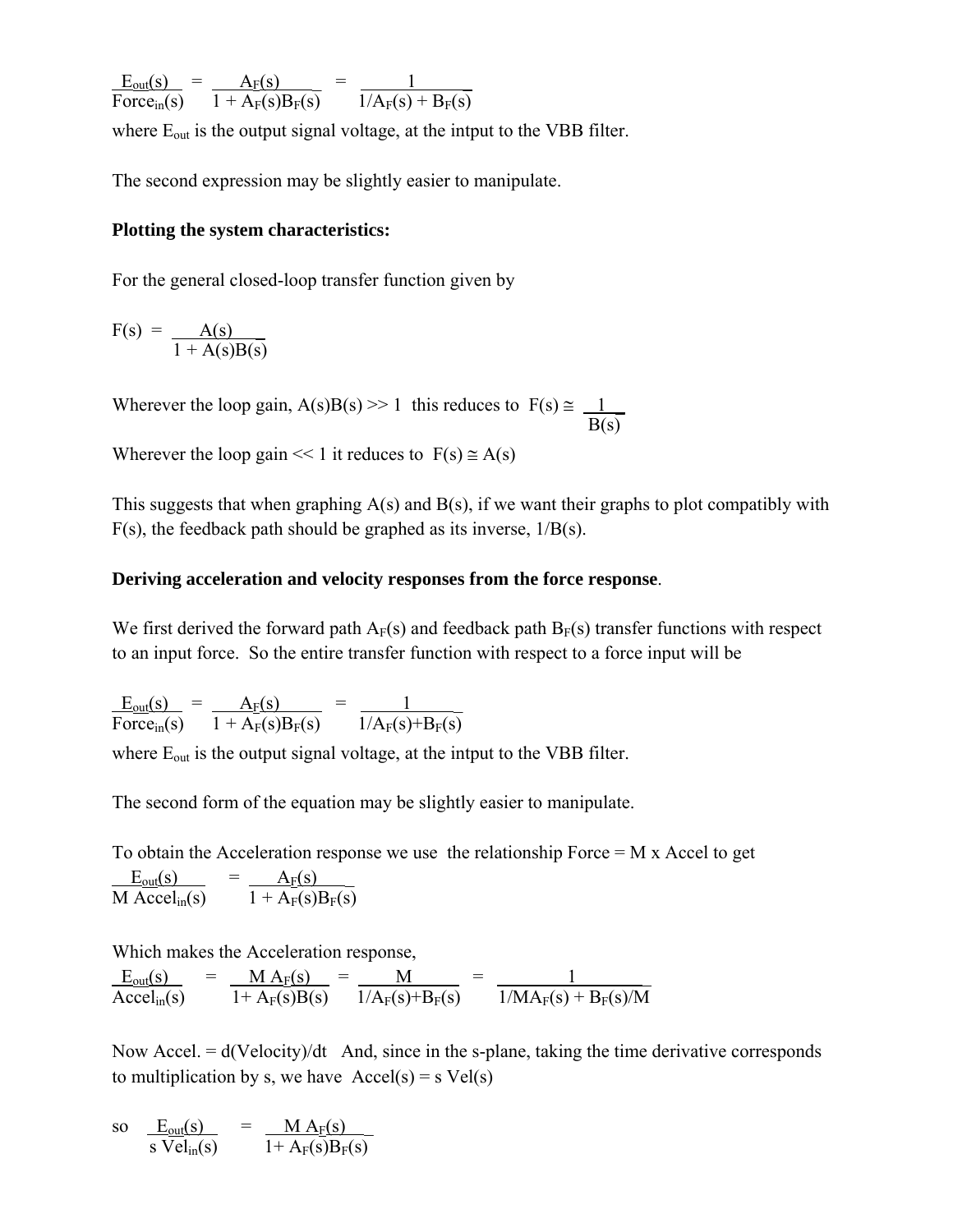which makes the Velocity response

$$
\frac{E_{out}(s)}{Vel_{in}(s)} = \frac{s M A_F(s)}{1 + A_F(s)B_F(s)} = \frac{s M}{1/A_F(s)+B_F(s)} = \frac{1}{1/s M A_F(s) + B_F(s)/s M}
$$

The system functions for a velocity input to the STM-8 are graphed in figure 5. Note that this does not include the effects of the VBB and Mass-Position output filters.

The graphs include A, the forward portion of the loop, made up of the spring-mass system, the displacement transducer and its amplifier. This plot currently ignores the effect of the filters following the synchronous detector, but their effect is rather small, and is in the region above 100 hz. The spring-mass was arbitrarily given a damping factor of 0.1, with an undamped natural frequency of 0.5 Hz. That frequency with a mass of 0.5kg implies an effective spring-constant  $K = 4.935$  N/m. The damping factor determines the sharpness and height of the peak in the A function but will not show up in the CLTF.

The system response to a velocity input, the CLTF of Figure 5, is very similar to the one given by S-T Morrissey in his analysis. In the mid-frequencies the gain is computed here as 1590 V / m/s.

 Gain-crossover is at about 37 hz. The CLTF deviates somewhat from 1/B in the vicinity of .01hz, where the loop gain dips to 2. [That is not acceptable and the loop gain must be increased] Above the gain-crossover frequency, the transfer function tracks the gain curve of the forward elements, and they are what determine the high frequency portion of the system response. The computations show a phase-margin of better than 87 degrees, which indicates that the loop, *as described*, is pleasantly far from oscillation. In reality, the components which have been ignored, those acting at the higher frequencies, are precisely those which will most strongly influence the loop stability.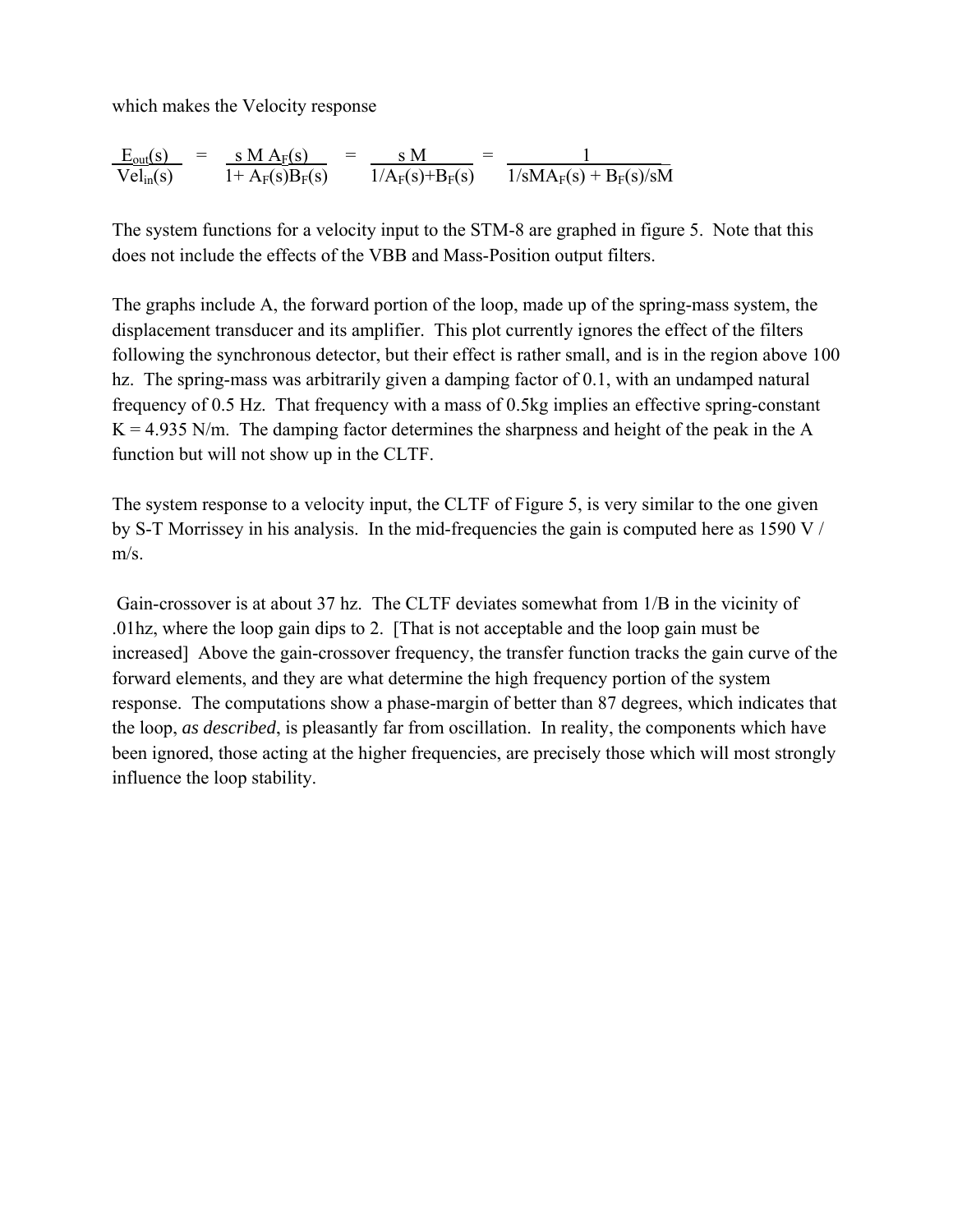

**Figure 5 – Loop Functions with respect to velocity – Volts / meter/sec** 

The input is the velocity of the seismic mass due to ground-motion, and the feedback is the velocity imparted to the seismic mass by the feedback coil. In this log plot it is useful to note that the vertical distance between A and  $1/B$  which =  $A/(1/B) = AB$  is the loop gain. The point where A intersects  $1/B$  occurs where  $AB = 1$ , which defines the gain crossover frequency.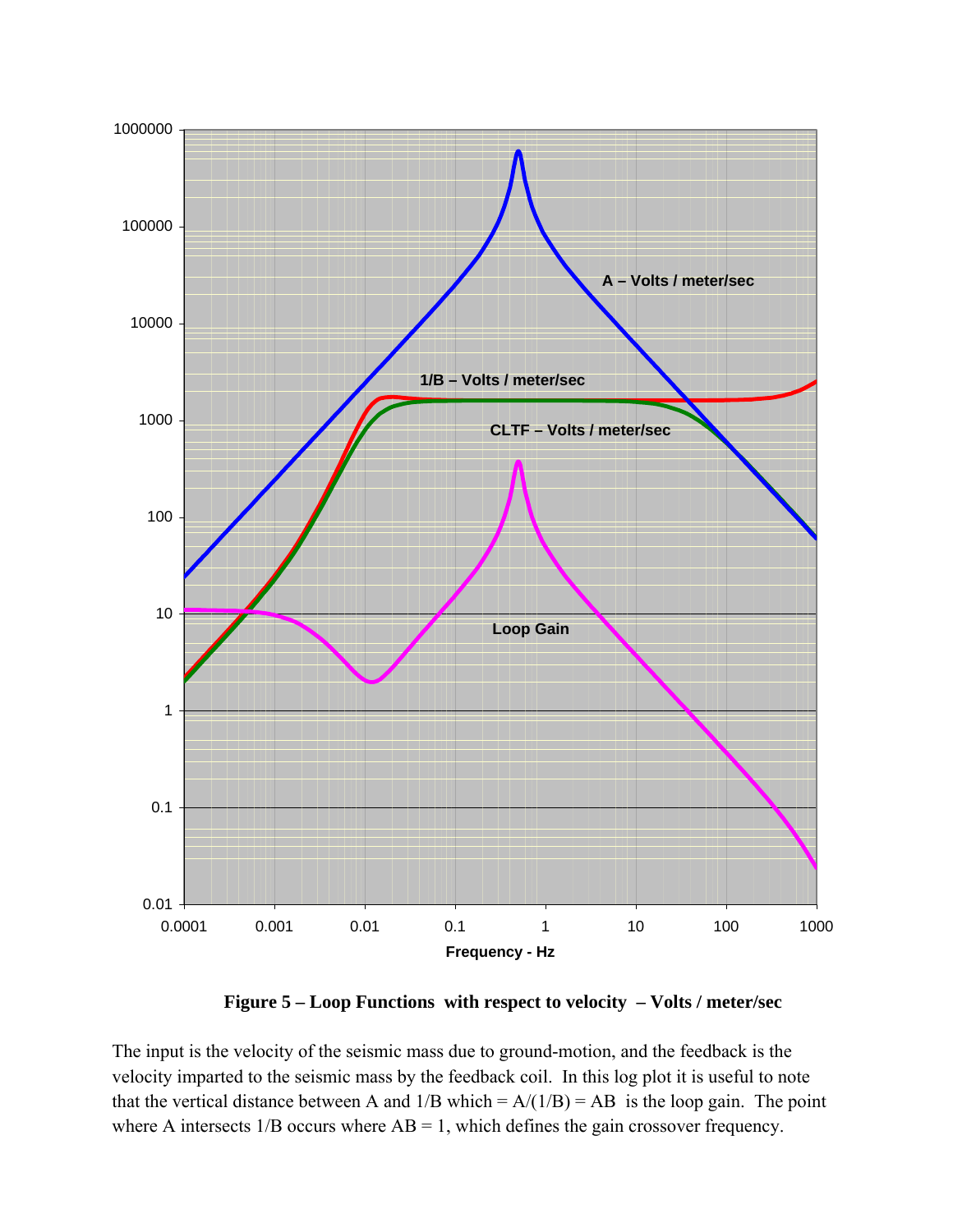Another point to be noted here is that the effect of the feedback in shaping the Velocity Response is always to *lower* the response which would exist without feedback (the blue curve). The main effect of adding feedback is to shape a lower and flatter Velocity Response (the green curve). In general, the instrument response with feedback will always be lower than its response without it. Although the low frequency corner with feedback is much lower (0.011 Hz) than the free period of the spring-mass,  $(0.5 \text{ Hz} = 2 \text{ sec})$  that is obtained at the expense of sensitivity, though in electronic instruments, sensitivity (gain) is easily added. The main purpose of using feedback is to tightly control the shape of the instrument response.

## **Evaluating asymptotes (the Bode diagram):**

In the log-log graph of figure 5 the various curves appear to consist of straight line segments, connected by relatively shorter curved sections. Extensions of these straight segments are called the asymptotes to the functions, and are shown in Figure 6. We note that all the asymptotes have slopes which are integers. Some are horizontal (slope = 0) some have slope  $\pm 1$  (x 10 or x 0.1 per frequency decade, i.e.  $\pm 20$ db per decade), and some have slope  $\pm 2$  (x 100 or x 0.01, i.e. ±40db per decade). It is not difficult to compute the equations for the asymptotes. Knowing them is particularly useful when one wants to understand what factors are contributing to what characteristics of the system.

For the system described, the asymptote lines in Figure 6 are:

for the forward function A:

for  $0.0001 \le f \le 0.1$  Hz  $A \cong 2\pi f$  M r / K Volts / m/sec for  $2 < f < 1000$  Hz  $A \cong r / 2\pi f$  Volts / m/sec

for the feedback term, expressed as 1/B:

| for $f < 0.001$ Hz         | $1/B \approx 2\pi f M/(G_n(1/R_p + 1/R_l))$ Volts / m/sec                               |
|----------------------------|-----------------------------------------------------------------------------------------|
|                            | for $0.002 \le f \le 0.01$ Hz $1/B \approx (2\pi f)^2 M R_I \tau_I / G_n$ Volts / m/sec |
| for $0.04 \le f \le 10$ Hz | $1/B \cong M / (C_d G_n)$ Volts / m/sec = velocity response                             |

The system response (CLTF)  $\cong$  1/B below 10 Hz and  $\cong$  A above 70 Hz

The asymptotes to the Loop Gain function may be computed for the appropriate frequency ranges by using Loop Gain =  $AB = A / (1/B)$  and applying it to the asymptotes for A and 1/B.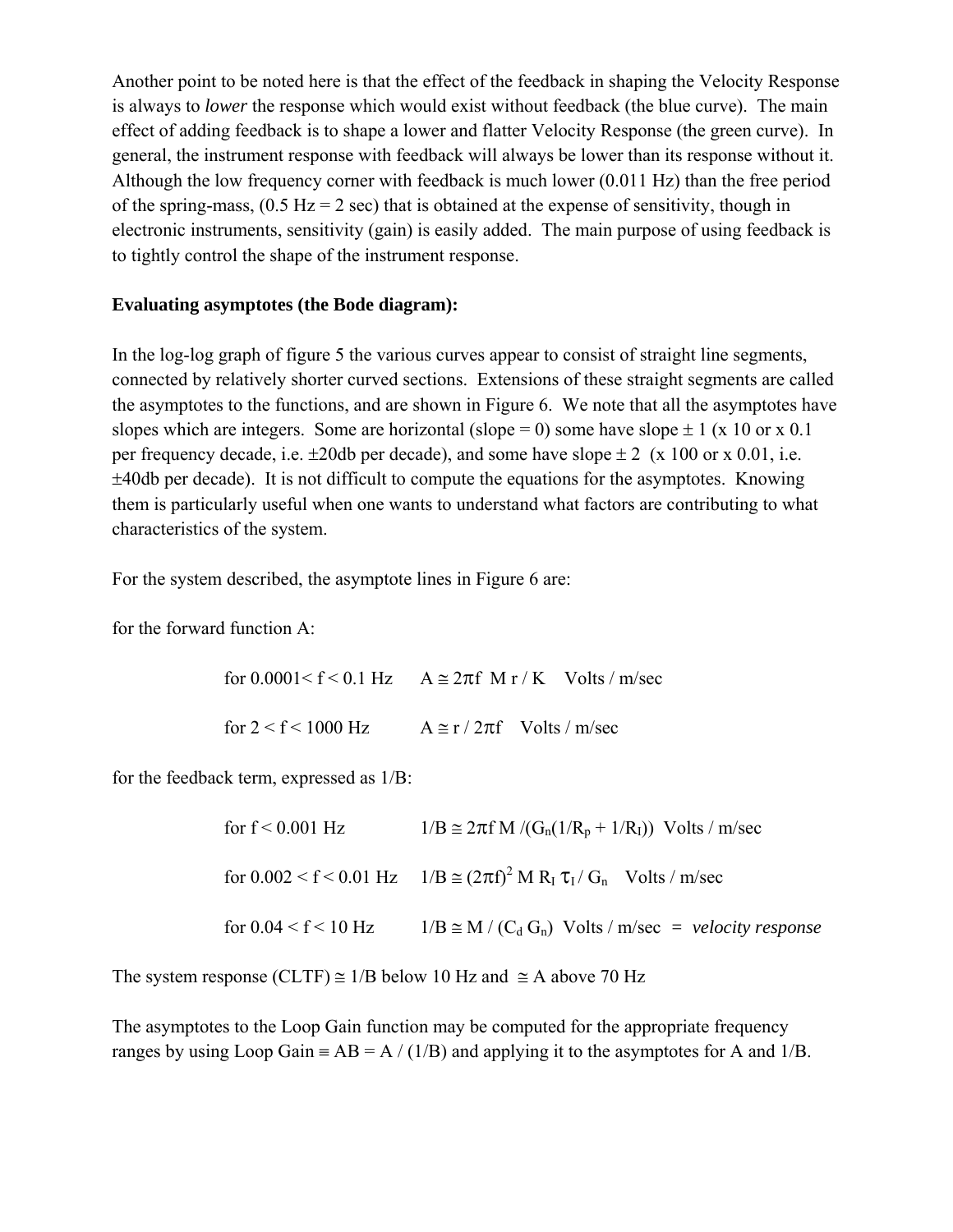

**Figure 6 – Loop Functions showing asymptotes** 

Note that an asymptote slope of +1 is associated with a function which contains  $\omega$ , and +2 with a function containing  $\omega^2$ . Slopes of -1 have a 1/ $\omega$  term and -2 would contain 1/ $\omega^2$ . The horizontal asymptote is a constant and thus has no ω term.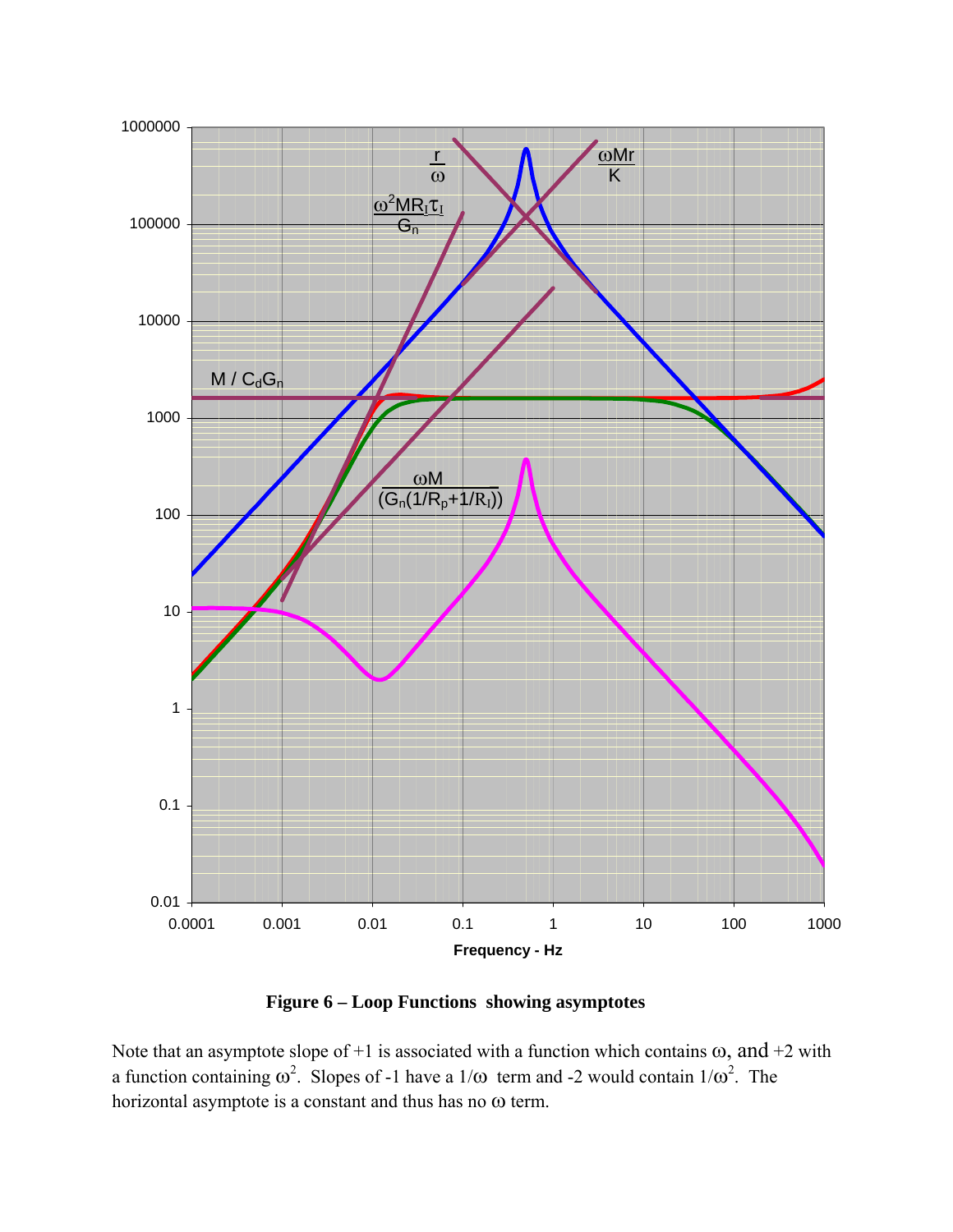# **Evaluating Corner Frequencies:**

Another useful characteristic of the asymptotes is that they intersect at frequencies which are significant to the loop, i.e. frequencies which correspond to poles or zeros of the transfer function. To find the corner frequencies, the equations for the intersecting asymptotes can easily be set equal and solved for frequency.

• For example equating the rising and falling asymptotes of A shows that they intersect at

$$
f = \frac{\sqrt{K/M}}{2\pi}
$$
 = 0.500 Hz Which is the natural frequency we assumed for the spring-mass.

• The upward bend of 1/B occurs at  $f = \frac{1}{2\pi} \frac{1}{\tau_1 (R_1/R_2 + 1)}$  = 0.0017 Hz

which will complement the 80 sec high-pass filter shape in the Broadband output.

•The low frequency rolloff of 1/B (recall that  $1/B \cong$  the system velocity response) is at

$$
f = \frac{1}{2\pi} \frac{1}{\sqrt{C_d R_I \tau_I}}
$$
 = 0.011 Hz which approximates the natural frequency of the

system with the loop active (90 second period).

• The high frequency rolloff of the system velocity response occurs where  $A = 1/B$ which is at  $f = \frac{1}{2} \frac{r C_d G_n}{r} = 37.48 \text{ Hz}$  This, it should also be noted, is the gain crossover  $\frac{1}{2\pi}$   $\frac{1}{M}$ 

frequency.

# **What's doing what:**

From observing the formulas for the asymptote lines and corner frequencies, we can begin to relate individual blocks of the loop to particular portions of the graphs.

P) The proportional feedback path dominates at the very lowest frequencies. The integrator also contributes proportional feedback below its lower cutoff frequency. This is apparent when we observe that the lowest frequency asymptote to  $1/B$  has a term  $(1/R_p + 1/R_l)$ .

I) The integral feedback path dominates between 0.0017 Hz and 0.011 Hz. Its main benefit appears to to be that it pushes down 1/B at the very low frequencies giving higher loop gain in that region. It is also important in that it gives a 40db/decade slope to the velocity response below the low frequency corner. This is the desired shape, found in many instruments, for the seismometer velocity response.

D) The derivative feedback determines the velocity sensitivity in the main response range, 0.011 - 37 Hz. The transition between integral and derivative feedback at 0.011 Hz results in a quadratic term in 1/B and some possible peaking of 1/B.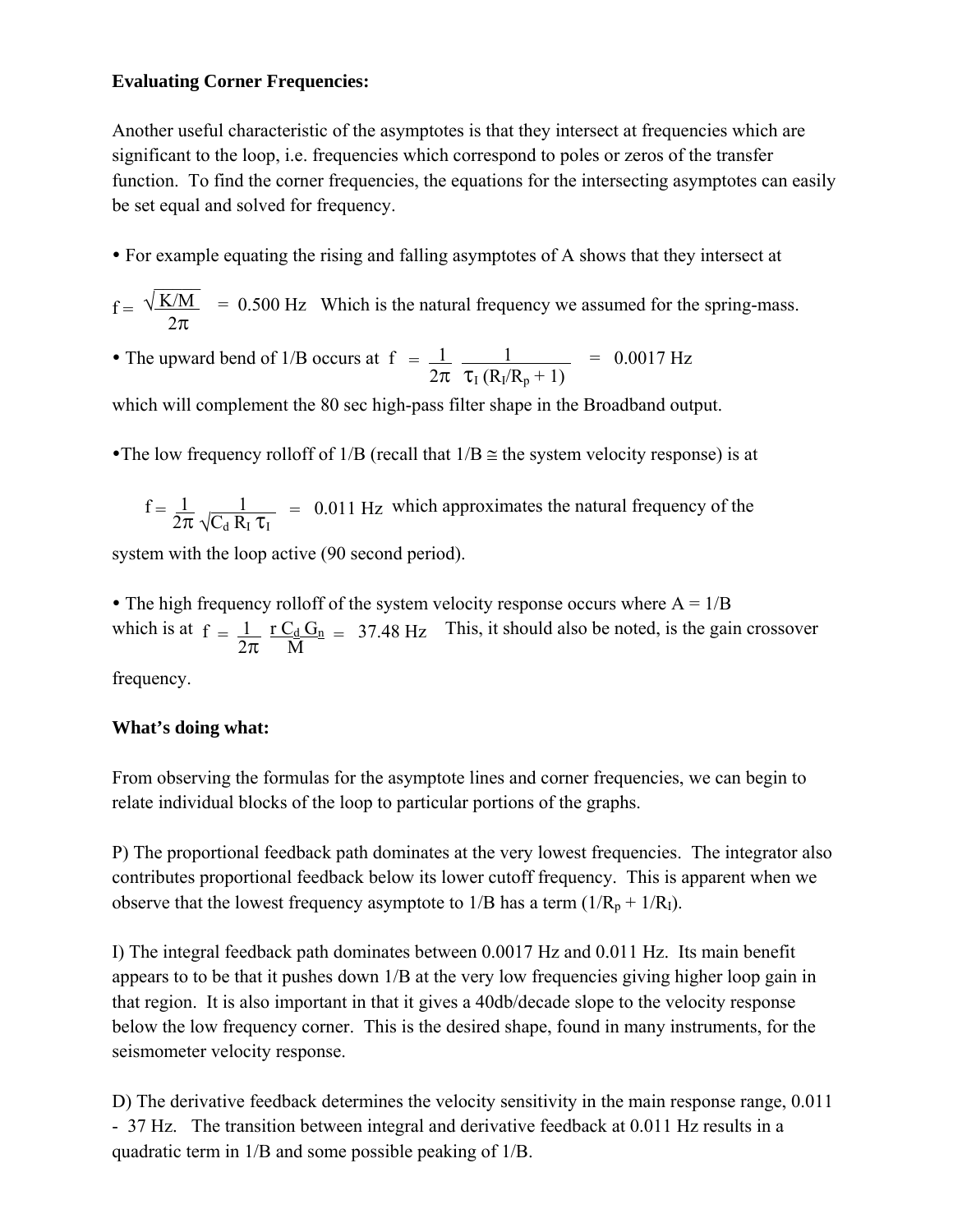# **Design considerations for VBB vertical seismograph electronics:**

1) The aim of the design is to create a force-feedback system which has a desired velocity response, and which is nearly independent of the characteristics of the mechanical spring-mass system. The phase response of the system (essentially, the time delays for different frequencies) should at least be known, and could possibly be deliberately shaped to match other instruments, if waveform correlation will be important.

2) Since this is a feedback system, the loop must not self-oscillate and should not exhibit any resonant peaking at the gain crossover frequency.

3) We want the system to respond to the largest ground velocities expected, without clipping or other waveform distortion, and without creating false long period signals. Low distortion is particularly important if digital post-processing is planned.

4) Finally, any random signals (noise and drift) added by the system should be smaller than the background noise levels at the planned installation site.

Item (1) relates to the design of the feedback (B) elements. After they have been specified, the loop gain AB should be designed to be as large as reasonably possible over the frequency range where we want the system response and distortion to be tightly controlled.

Item (2) relates to how we get rid of all this loop gain, at the higher frequencies. In particular, the phase lag of the loop gain function at the gain crossover frequency (where  $AB = 1$ ) must not be too close to 180<sup>o</sup>. A rule of thumb is that, near gain crossover, the rate of fall of the loop gain should be comfortably less than -2. Also any mechanical resonances above the gain crossover, frequency should not be such that the loop gain peaks back up above 1. This concern will place a practical limit on the instrument's high-frequency response.

Item (3) relates to the clipping levels and nonlinearities of the various loop components. High loop gain helps to linearize the overall loop response. Clipping can occur as a result of either voltage or current limitations in the various sections of the circuit.

Item (4) involves choosing the proper electronic components, designing the circuits to minimize the impact of unavoidable component noise and drift, electrical shielding, supply voltage regulation and probably thermal control.

Each of these four items will likely involve some compromises with the others, and there's unfortunately still the biggest compromise–cost. For portable remote systems, some additional factors which may need to be considered are size/weight, mechanical ruggedness and power consumption.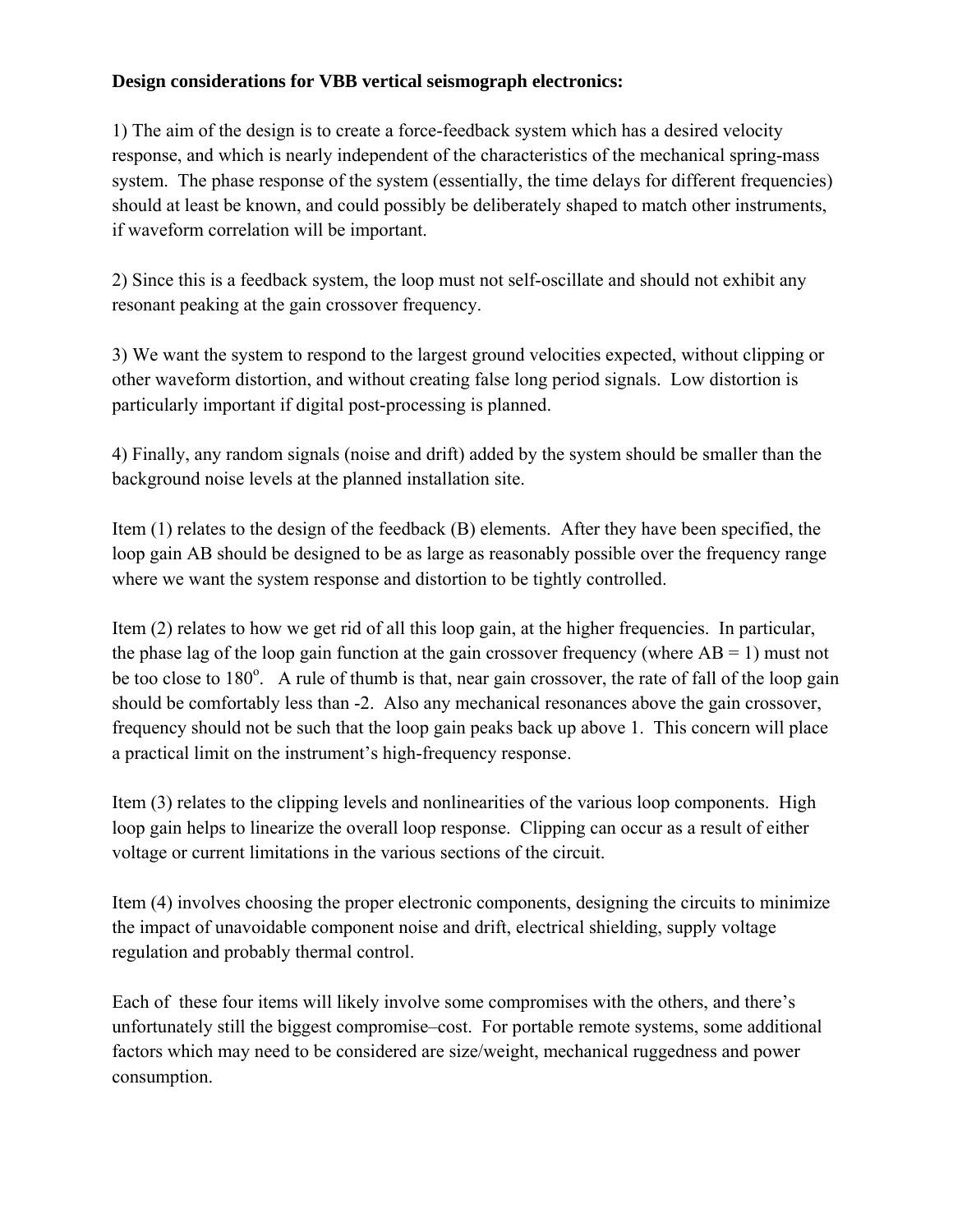# **Appendix I – Variables**

# **Input/Output**

| $E_{out} - Volts$      | System output voltage (to VBB filter input) |
|------------------------|---------------------------------------------|
| $Force_{in} - Newtons$ | Force on seismic mass due to ground motion. |

# **Spring-Mass**

| $\text{Accel}_{\text{in}} - \text{meters/sec}^2$ | Acceleration of seismic mass due to ground motion.                     |
|--------------------------------------------------|------------------------------------------------------------------------|
| Velocity <sub>in</sub> – meters/sec              | Velocity of seismic mass due to ground motion.                         |
| $M - Kg$                                         | Effective value of seismic mass                                        |
| $K - Newtons/meter$                              | Effective spring constant of the spring-mass, measured at the location |
|                                                  | of M                                                                   |
| $R_0$ – Newtons / m/sec                          | Velocity damping constant of spring-mass                               |
| $\zeta_0$ - dimensionless                        | Damping coefficient of spring-mass                                     |
| $\omega_{0-radius/sec}$                          | Undamped natural frequency of spring-mass                              |
|                                                  | Note: Here, the subscript "0" refers to the spring-mass system.        |

# **Circuit elements**

| $r - Volts/meter$  | Transfer function of the displacement transducer (including the |  |
|--------------------|-----------------------------------------------------------------|--|
|                    | transducer amplifier)                                           |  |
| $R_p - Ohms = V/A$ | Proportional feedback resistor                                  |  |
| $R_I$ – Ohms = V/A | Integral feedback resistor                                      |  |
|                    | $C_d$ – Farads = A/V/sec Derivative feedback capacitor          |  |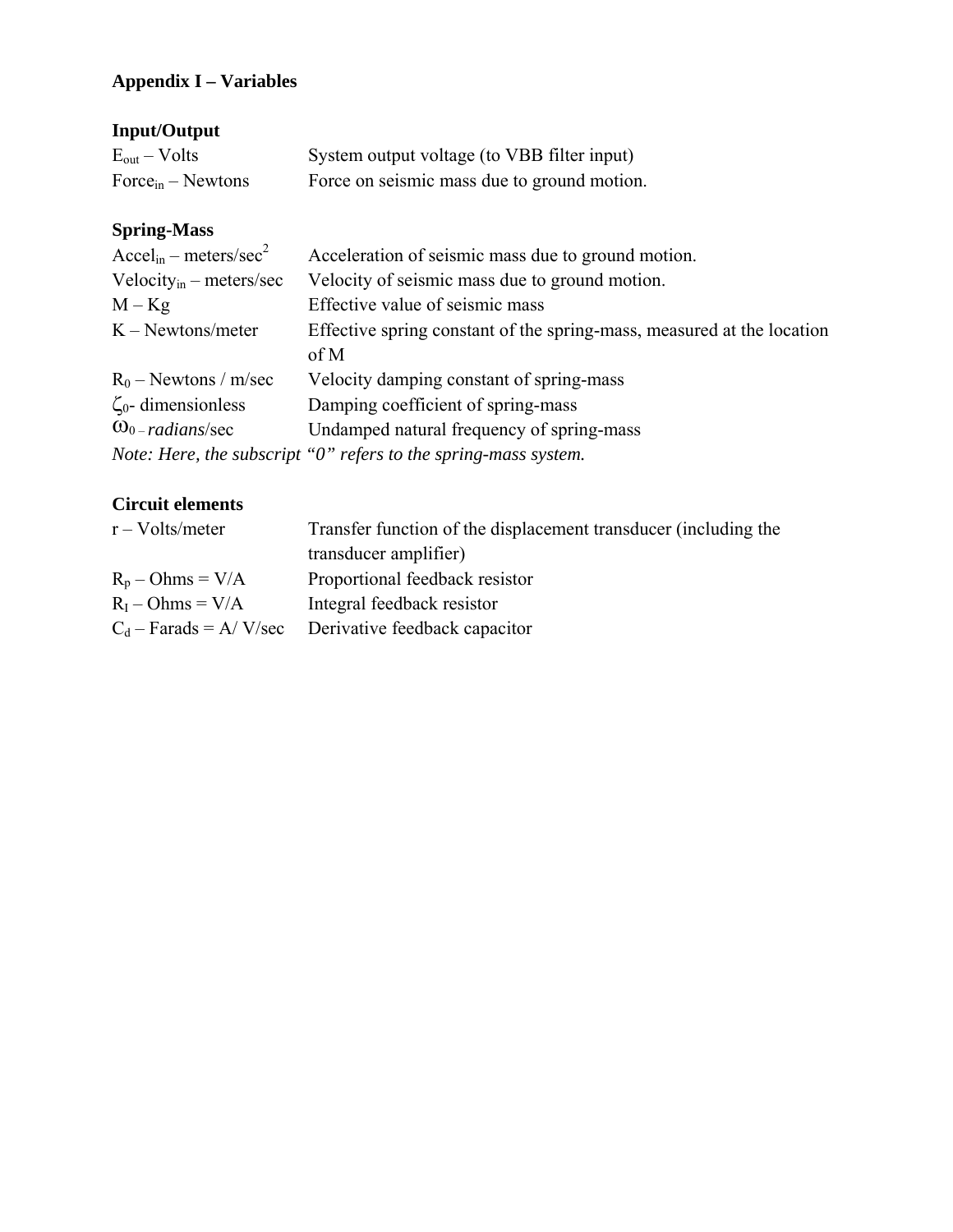# **Appendix I - Spring-masses and other second-order systems**

A spring-mass system is a second-order system, and as such is defined by two characteristics, its undamped natural frequency and its damping. For a system consisting of a mass M - kg and a spring with a spring constant of K - Newtons/meter, in the absence of any damping, the natural frequency  $\omega_n$  is defined by the expression  $\omega_n^2 = K / M$ . So, if the frequency in any of its forms, and either K or M are known, the third variable may be determined.

Real systems also have damping, which may be expressed either as physical velocity damping, R – Newtons / m/s or as a dimensionless damping factor  $\zeta$  which relates to the time and frequency behavior of the system.  $\zeta$  and R are related by the expressions:

 $R = 2 K \zeta / \omega_n$  $R = 2 M \zeta \omega_n$  $R = 2 \zeta \sqrt{(MK)}$ 

The value of  $\zeta$  may be determined experimentally by measuring the amount of peaking in the frequency response of the system, or by observing the time-decaying response of the system to a step disturbance.

Frequently  $\zeta$  is designed to be  $1/\sqrt{2} = 0.707...$  as that gives the sharpest frequency cutoff possible without encountering peaking in the frequency response.

# **Appendix II – Magnitude computations**

This will outline how the magnitude functions used to plot the graphs may be obtained. In reality I used the COMPLEX, IMABS, IMSUM and related Excel "IM" functions to work directly on the functions of j $\omega$ . Remember that everything except s and  $\omega$  are constants.

## **Spring-mass**

$$
\frac{x(s)}{Vel(s)} = \frac{s M}{K (s^2 \tau_0^2 + s 2\zeta_0 \tau_0 + 1)}
$$
 m/m/s

where  $\tau_0$  is the spring-mass time constant - sec/*rad* T<sub>0</sub> is the undamped natural period in seconds =  $2\pi\tau_0$ and  $\zeta_0$  is the spring-mass damping factor.

To get the magnitude of the transfer function we set  $s = j\omega$ , and indicate magnitudes. Then we replace the  $j^2$  with -1 and group together the real and imaginary denominator terms.

$$
\frac{|x(j\omega)|}{|Vel(j\omega)|} = \frac{|j\omega| M}{K |(1 - \omega^2 \tau_0^2 + j\omega 2\zeta_0 \tau_0)|} m/m/s
$$
  
real imaginary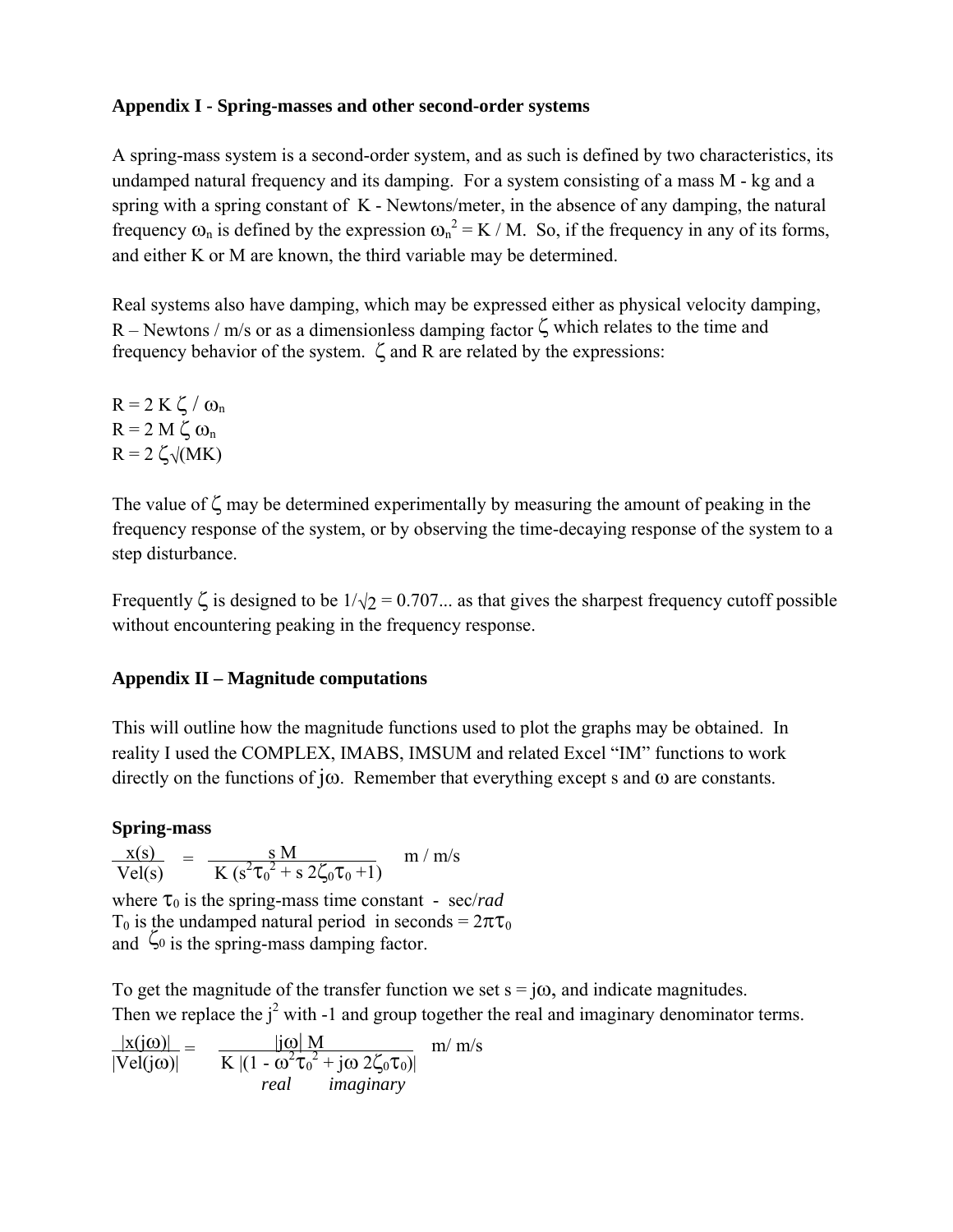Evaluating the magnitudes

$$
\frac{x(\omega)}{Vel(\omega)} = \frac{\omega M}{K \sqrt{((1 - \omega^2 \tau_0^2)^2 + (2\omega \zeta_0 \tau_0)^2})} \frac{m}{m/s}
$$

# **Total Forward Path**

$$
A(s) = \frac{V_{out}(s)}{Vel(s)} = \frac{s M r}{K (s^2 \tau_0^2 + s 2\zeta \tau_0 + 1)}
$$
Volts/m/s

$$
|A(j\omega)| = \frac{|j\omega \text{ M }r|}{|K (j^2 \omega^2 \tau_0^2 + j\omega 2\zeta \tau_0 + 1)|} \quad \text{Volts/ m/s}
$$

$$
A(\omega) = \frac{\omega Mr}{K \sqrt{((1 - \omega^2 \tau_0^2)^2 + (\omega 2 \zeta \tau_0)^2)}} \quad \text{Volts/m/s}
$$

#### **Integrator**

$$
\frac{I_{out}(s)}{V_{in}(s)} \cong \frac{\omega_{I}}{R_{I}(s+\omega_{I})}
$$
 Amperes / Volt sec  
\n
$$
\frac{|I_{out}(j\omega)|}{|V_{in}(j\omega)|} \cong \frac{|\omega_{I}|}{|R_{I}(\omega_{I}+j\omega)|}
$$
 Amperes / Volt sec  
\n
$$
\frac{I_{out}(j\omega)}{V_{in}(j\omega)} \cong \frac{I_{out}(\omega)}{V_{in}(\omega)} \cong \frac{\omega_{I}}{R_{I}\sqrt{(\omega_{I}^{2}+\omega^{2})}}
$$
 Amperes / Volt sec

### **Derivative Feedback**

$$
\frac{I_{out}(s)}{V_{in}(s)} = \frac{sC_d}{(sR_fC_d+1)}
$$
 Amperes/ Volt/sec  
\n
$$
\frac{|I_{out}(j\omega)|}{|V_{in}(j\omega)|} = \frac{|j\omega C_d|}{|(1 + j\omega R_fC_d)|}
$$
 Amperes/ Volt/sec

$$
\frac{I_{out}(\omega)}{V_{in}(\omega)} = \frac{\omega C_d}{\sqrt{(1 + \omega^2 R_f^2 C_d^2)}}
$$
 Amperes/ Volt/sec

If  $R_f$  is ignored (its effects are mainly at higher frequencies)

$$
\frac{I_{out}(\omega)}{V_{in}(\omega)} \cong \omega C_d \qquad Amperes/Volt/sec
$$

**Total Combined Feedback expression -** *Assuming feedback coil resistance is low.*   $B(s) \cong \underline{G_n}$   $(\underline{R_1 + R_p})$   $1 \underline{O_1}$   $(s^2 \tau_B^2 + s 2\zeta_B \tau_B + 1)$  meters/sec / Volt  $\overrightarrow{M}$   $\overrightarrow{R_I}$   $\overrightarrow{R_P}$   $\overrightarrow{s}$   $\overrightarrow{(s + \omega_I)}$ 

where  $\tau_B^2 = \frac{C_d R_I}{R_P R_P} \frac{R_P}{R_P R_P}$  and  $\zeta_B = \frac{1}{2} \tau_B (\omega_I + \frac{1}{R_P C_P})$  $\frac{1}{\omega_1} = \frac{1}{\omega_1} \frac{1}{(R_p + R_l)}$ 

$$
|B(j\omega)| \cong \frac{G_n}{M} \frac{(R_I + R_p)}{R_I R_p} \frac{1}{|j\omega|} \frac{\omega_I}{|(\omega_I + j\omega)|} \quad |(j^2 \omega^2 \tau_B^2 + j\omega 2\zeta_B \tau_B + 1)| \quad meters/sec \text{ / } Volt
$$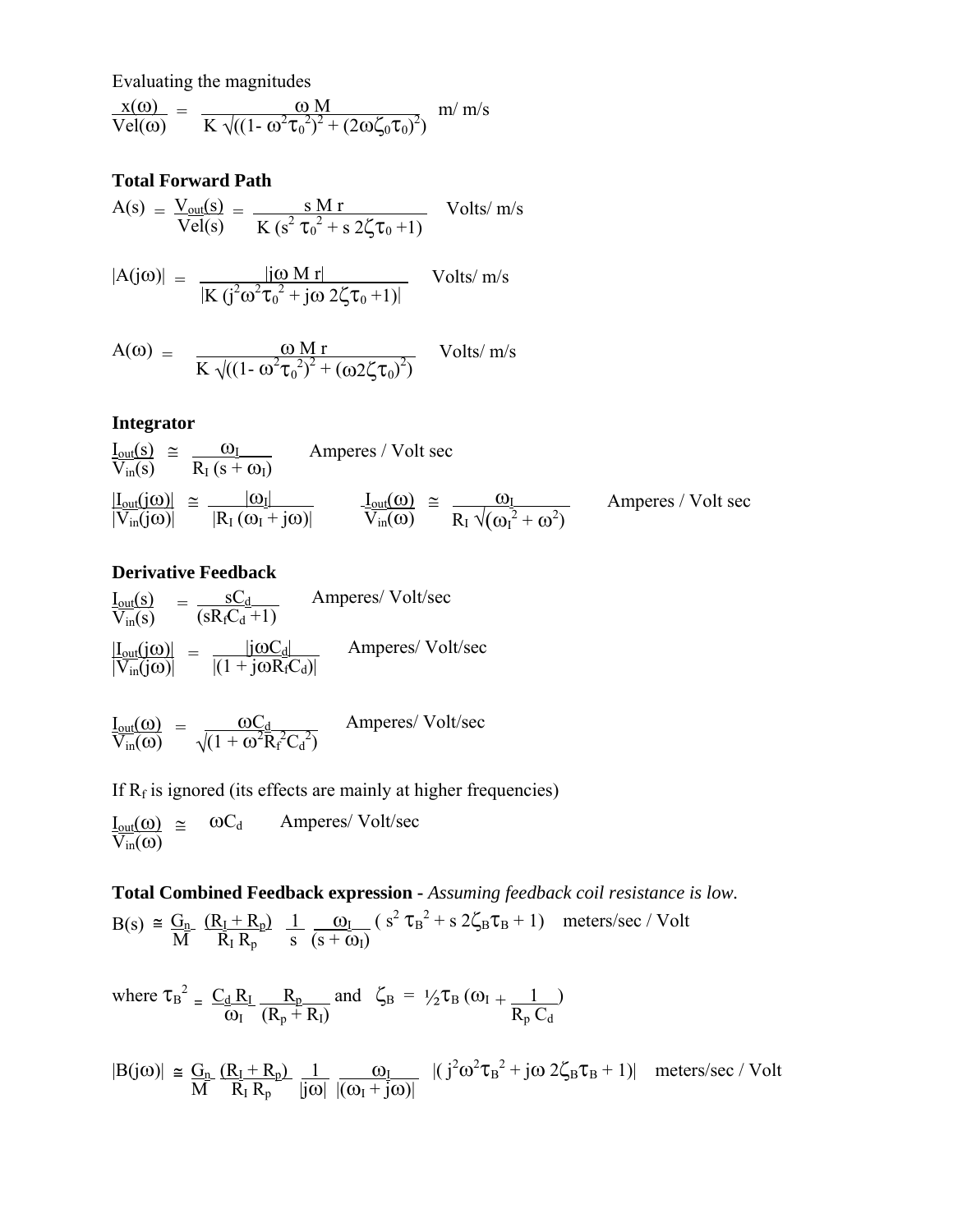$$
B(\omega) \cong \frac{G_n}{M} \frac{(R_I + R_p)}{R_I R_p} \frac{\omega_I \sqrt{(1 - \omega^2 \tau_B^2)^2 + (\omega^2 \zeta_B \tau_B)^2}}{\omega \sqrt{(\omega_I^2 + \omega^2)}}
$$
 meters/sec / Volt

## **Output filter – 1000 sec hi-pass**

 $\frac{V_{\text{out}}(s)}{V_{\text{out}}(s)} = \frac{s}{(s+1)(s)} = \frac{s}{(s+1)(s)}$   $R_p = 1E6$ ,  $C_p = 1000E-6$  $\frac{V_{\text{out}}(s)}{V_{\text{in}}(s)} = \frac{s}{(s + 1/\tau_{\text{P}})} = \frac{s}{(s + \omega_{\text{P}})}$ 

where  $\tau_P = R_p C_p = 1000 \text{ sec/rad.}$   $\omega_p = 1/\tau_p = 0.001 \text{ rad/sec}$ 

$$
\frac{|V_{out}(j\omega)|}{|V_{in}(j\omega)|} = \frac{|j\omega|}{|\omega_p + j\omega|} \qquad \frac{V_{out}(\omega)}{V_{in}(\omega)} = \frac{\omega}{\sqrt{\omega^2 + \omega_p}^2}
$$

## **Appendix III. – Variables**

In general:

| f        | frequency - $cycles/sec \equiv Hz$                            |
|----------|---------------------------------------------------------------|
| $\top$   | $period \equiv 1/f - sec/cycle$                               |
| $\omega$ | angular frequency = $2\pi$ f - <i>radians</i> /sec            |
| $\tau$   | time constant $\equiv 1/\omega = T/2\pi$ - sec/ <i>radian</i> |

Note: Some sources also use T for time constants, but I prefer to reserve T to represent the oscillation period.

Mechanical:

| $x(s) =$       | mass position - meters                                                                     |
|----------------|--------------------------------------------------------------------------------------------|
| $Forcein(s) =$ | External force applied to mass due to ground motion - Newtons                              |
| $R_0$          | Velocity damping term - Newtons / meter/sec                                                |
| $M =$          | effective seismic mass - Kg                                                                |
| $K =$          | effective spring constant measured at mass M location = $dF$ orce/ $dx$<br>- Newtons/meter |
| $\omega_0 =$   | natural frequency of spring-mass - radians/sec                                             |
| $\xi =$        | damping factor of spring-mass                                                              |

Transfer Functions:

| $A_F(s)$ | Transfer function of forward branch of feedback loop |  |  |  |
|----------|------------------------------------------------------|--|--|--|
|----------|------------------------------------------------------|--|--|--|

- A(s) Transfer function of forward portion of feedback loop.
- B(s) Transfer function of feedback portion of loop.
- $\zeta_B$  Effective damping factor of B(s).
- ωm Corner frequency of VBB output filter radians/second
- $\omega_{I}$  Corner frequency of integral feedback branch radians/second
- $\omega_{\rm B}$
- $\omega_1$
- $\omega_2$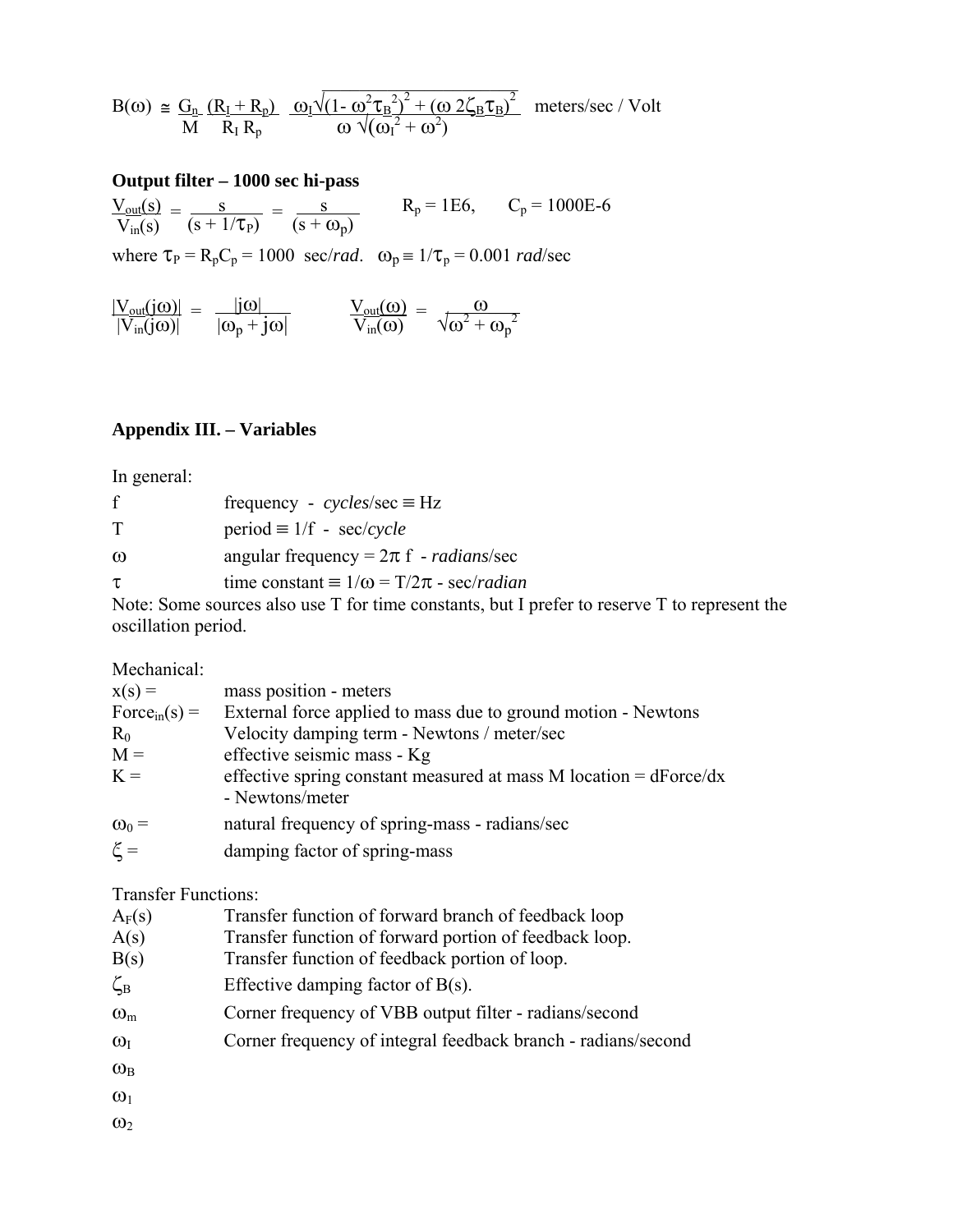| Component Values: |                                                               |
|-------------------|---------------------------------------------------------------|
| $R_{m}$           | VBB output filter resistor - Ohms                             |
| $C_m$             | VBB output filter capacitor - Farads                          |
| $R_1$             |                                                               |
| $R_2$             |                                                               |
| $C_1$             |                                                               |
| $R_I$             | Value of resistor in integral feedback branch - Ohms          |
| Ra                |                                                               |
| Ca                |                                                               |
| $R_p$             | Value of resistor in proportional feedback branch - Ohms      |
| $C_d$             | Value of capacitor in the derivative feedback branch - Farads |
| $R_f$             |                                                               |
| $G_n$             | Feedback-force transducer constant - Newtons/Ampere           |
| r                 | Displacement transducer + amplifier constant - Volts/meter    |

#### **Variables used by S-T Morrissey:**

#### **The transfer function:**

 a: Here is the formulation of the transfer function; the parameters are similar to those in the thesis of J. Steim and the Wielandt and Steim studies where:

For the mechanical system:

 $M$  = sensor effective mass - kg

 $T_0$  = Mechanical free period of the sensor - seconds (range 1 -15 sec.)

For the feedback system:

 $r =$  displacement transducer constant - volts/mm (range: 80 - 1000 V/mm)

 $G_n$  = force transducer constant - newtons/amp (range 10 -100 N/A)

 $G =$  force transducer constant - m/sec<sup>2</sup>/amp

 $C =$  feedback capacitor - farads (range  $1 - 36$  uf)

 $R_p$  = Proportional feedback resistor - ohms (range 100 - 1000k)

 $R_{I}$  = Integral feedback resistor - ohms (range 200 -2000k)

 $R_F$  = force transducer resistance - ohms (range 50 -500 ohms)

 $T_{I}$  = Integrator time constant - seconds (range 10 - 1000 seconds)

 $T_d$  = Displacement transducer time constant (less than 0.06 sec)

For the over-all instrument:

 $T_n$  = Effective natural period - seconds (range 20 to 600 sec)

 $\zeta$  = Instrument damping factor

Brett M. Nordgren draft copy as of March 16, 2010